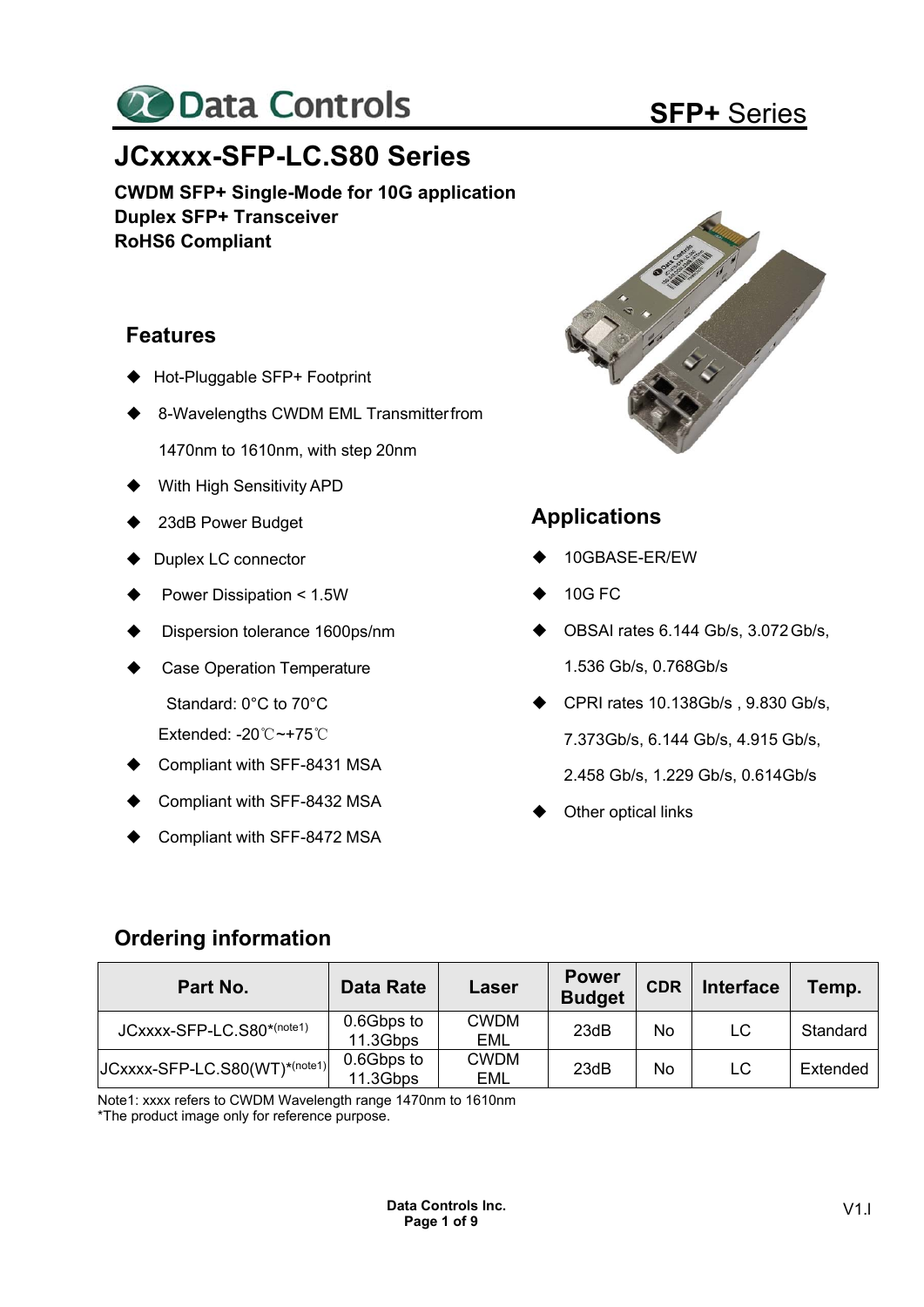# **CWDM\* Wavelength**

| <b>Band</b>                | <b>Nomenclature</b> | Wavelength(nm) |      |        |  |
|----------------------------|---------------------|----------------|------|--------|--|
|                            |                     | Min.           | Typ. | Max.   |  |
|                            | 1470                | 1464           | 1470 | 1477.5 |  |
| S-band Short               | 1490                | 1484           | 1490 | 1497.5 |  |
| Wavelength                 | 1510                | 1504           | 1510 | 1517.5 |  |
|                            | 1530                | 1524           | 1530 | 1537.5 |  |
| <b>C-band Conventional</b> | 1550                | 1544           | 1550 | 1557.5 |  |
| L-band                     | 1570                | 1564           | 1570 | 1577.5 |  |
|                            | 1590                | 1584           | 1590 | 1597.5 |  |
| Long Wavelength            | 1610                | 1604           | 1610 | 1617.5 |  |

CWDM\*: 8 Wavelengths from 1470nm to 1610nm, each step 20nm.

# **Regulatory Compliance\***

| <b>Product Certificate</b> | <b>Certificate Number</b> | <b>Applicable Standard</b>    |
|----------------------------|---------------------------|-------------------------------|
|                            |                           | EN 60950-1:2006+A11+A1+A12+A2 |
| TUV                        | R50135086                 | EN 60825-1:2014               |
|                            |                           | EN 60825-2:2004+A1+A2         |
|                            |                           | UL 60950-1                    |
| UL                         | E317337                   | CSA C22.2 No. 60950-1-07      |
| <b>EMC CE</b>              | AE 50285865 0001          | EN 55022:2010                 |
|                            |                           | EN 55024:2010                 |
| <b>FCC</b>                 | WTF14F0514417E            | 47 CFR PART 15 OCT., 2013     |
| <b>FDA</b>                 |                           | CDRH 1040.10                  |
| <b>ROHS</b>                |                           | 2011/65/EU                    |

\*The above certificate number updated to June 2014, because some certificate will be updated every year, such as FDA and ROHS. For the latest certification information, please check with Data Controls.

# **Product Description**

The JCxxxx-SFP-LC.S80 series optical transceiver is designed for fiber communications application up to 10G, which fully compliant with the specification of SFP+ MSA SFF-8431.

This module is designed for single mode fiber and operates at a nominal wavelength of CWDM wavelength. There are eight center wavelengths available from 1470nm to 1610nm, with each step 20nm. A guaranteed optical link budget of 23 dB is offered.

The module is with the SFP+ connector to allow hot plug capability. Only single 3.3V power supply is needed. The optical output can be disabled by LVTTL logic high-level input of TX\_DIS. Loss of signal (RX\_LOS) output is provided to indicate the loss of an input optical signal of receiver. This module provides digital diagnostic functions via a 2-wire serial interface as defined by the SFF-8472 specification.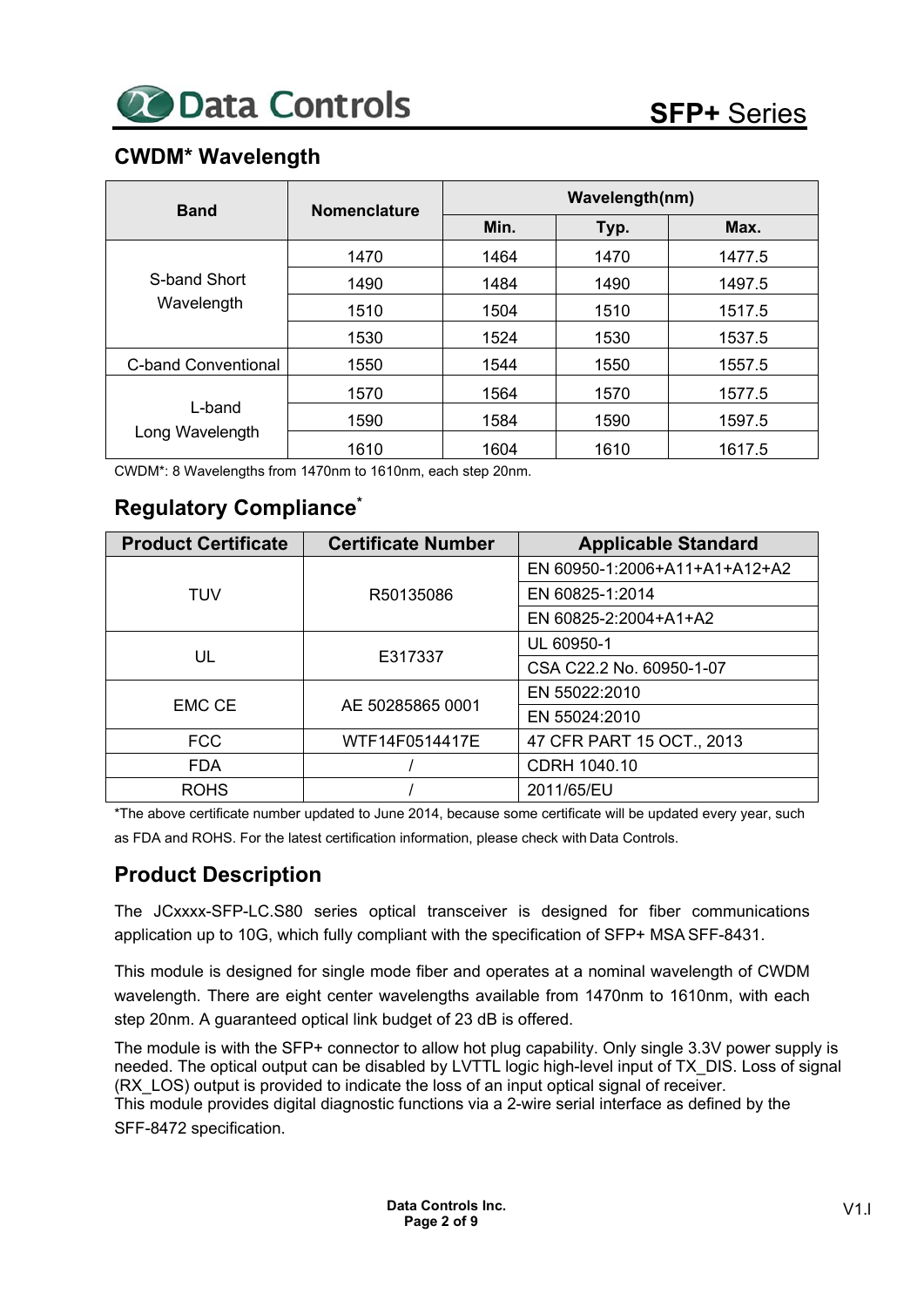

# **Absolute Maximum Ratings**

| <b>Parameter</b>         | <b>Symbol</b> | Min    | <b>Max</b> | Unit |
|--------------------------|---------------|--------|------------|------|
| Maximum Supply Voltage 1 | Vcc           | $-0.5$ | 4.0        |      |
| Storage Temperature      |               | -40    | 85         |      |

# **Recommend Operating Condition**

| <b>Parameter</b>                  | <b>Symbol</b>             |          | Min   | <b>Typical</b> | <b>Max</b> | <b>Units</b> |
|-----------------------------------|---------------------------|----------|-------|----------------|------------|--------------|
|                                   | $\mathsf{T}_{\mathsf{c}}$ | Standard | 0     |                | $+70$      | $^{\circ}$ C |
| <b>Case Operating Temperature</b> |                           | Extended | $-20$ |                | $+75$      |              |
| <b>Supply Voltage</b>             | Vcc                       |          | 3.13  | 3.3            | 3.45       |              |
| <b>Supply Current</b>             | Icc                       |          |       |                | 455        | mA           |
| Data Rate                         | JCxxxx-SFP-LC.S80         |          | 0.6   |                | 11.3       | Gbps         |

# **Electrical Characteristics**

| <b>Parameter</b>                     | <b>Symbol</b> | Min.           | Typ.               | <b>Max</b> | <b>Unit</b> | <b>Notes</b>   |
|--------------------------------------|---------------|----------------|--------------------|------------|-------------|----------------|
|                                      |               |                | <b>Transmitter</b> |            |             |                |
| <b>CML</b><br>Inputs(Differential)   | Vin           | 180            |                    | 1000       | mVpp        | 1              |
| Input Impedance<br>(Differential)    | Zin           | 85             | 100                | 115        | ohm         |                |
| TX DISABLE Input<br>Voltage - High   |               | $\overline{2}$ |                    | $Vcc+0.3$  | $\vee$      |                |
| TX_DISABLE Input<br>Voltage - Low    |               | $\pmb{0}$      |                    | 0.8        | $\vee$      |                |
| TX_FAULT Output<br>Voltage - High    |               | $\overline{2}$ |                    | $Vcc+0.3$  | V           |                |
| TX_FAULT Output<br>Voltage - Low     |               | $\pmb{0}$      |                    | 0.8        | $\vee$      |                |
|                                      |               |                | <b>Receiver</b>    |            |             |                |
| <b>CML Outputs</b><br>(Differential) | Vout          | 350            |                    | 700        | mVpp        | 1              |
| Output Impedance<br>(Differential)   | Zout          | 85             | 100                | 115        | ohm         |                |
| RX LOS Output<br>Voltage - High      |               | $\overline{2}$ |                    | $Vcc+0.3$  | $\vee$      |                |
| RX LOS Output<br>Voltage - Low       |               | $\mathbf 0$    |                    | 0.8        | $\vee$      |                |
| $MOD_DEF(0:2)$                       | VoH           | 2.5            |                    |            | V           | $\overline{2}$ |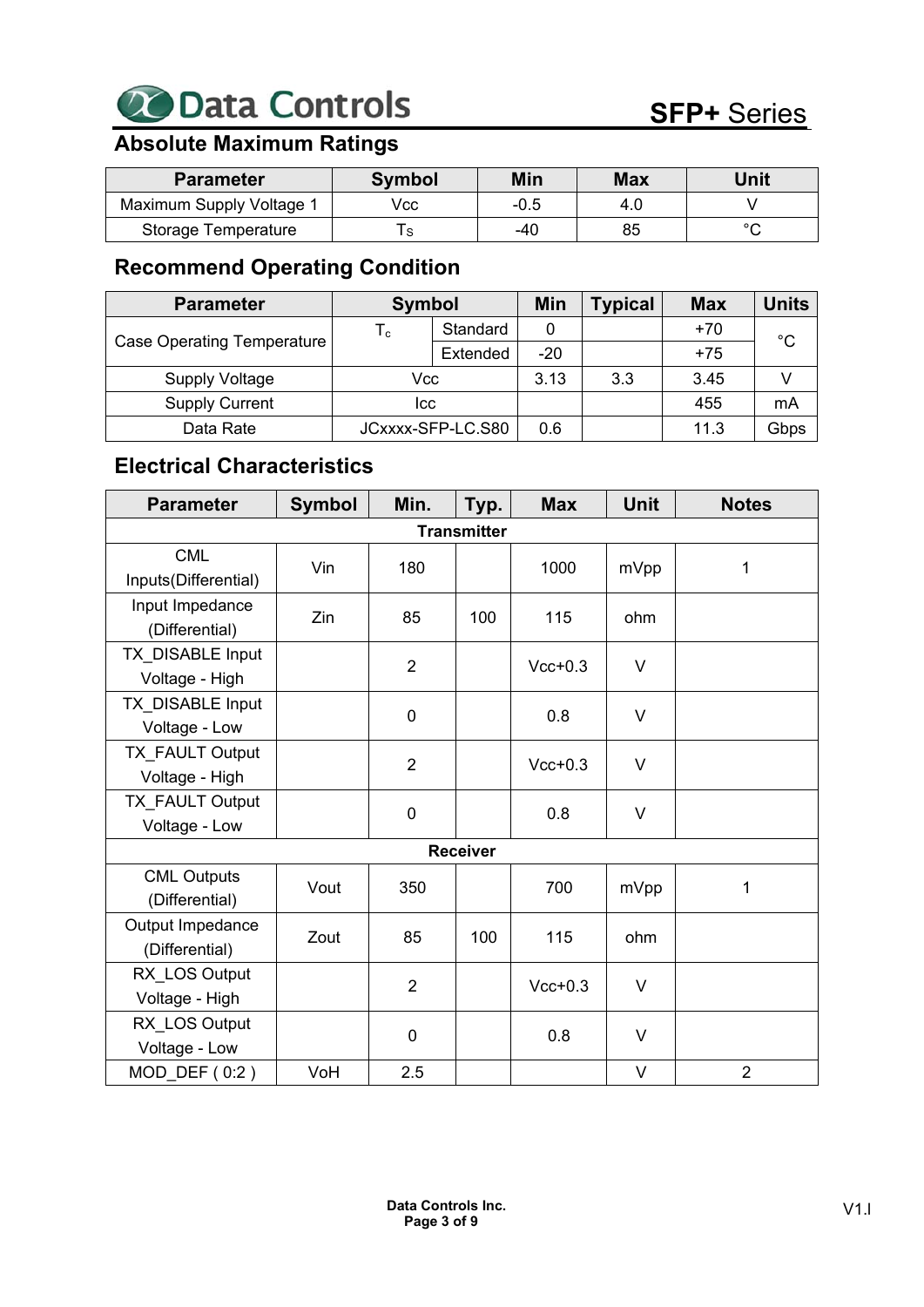| <b>20 Data Controls</b> |  |  |  | <b>SFP+</b> Series |  |
|-------------------------|--|--|--|--------------------|--|
|                         |  |  |  |                    |  |

#### **Notes:**

 $\overline{\phantom{a}}$ 

- 1. After internal AC coupling.
- 2. Reference the SFF-8472 MSA.

# **Optical Characteristics**

| <b>Parameter</b>                                  | <b>Symbol</b>    | Min                | <b>Typical</b>           | <b>Max</b>      | Unit  | <b>Note</b>    |
|---------------------------------------------------|------------------|--------------------|--------------------------|-----------------|-------|----------------|
|                                                   |                  | <b>Transmitter</b> |                          |                 |       |                |
| Output Opt. Pwr: 9/125 SMF                        | Pout             | 0                  |                          | 4               | dBm   | 1              |
| <b>Extinction Ratio</b><br>JCxxxx-SFP-LC.S80      | ER               | 3.5                |                          |                 | dB    |                |
| Optical Wavelength                                | λ                | $\lambda$ c-6      | λc                       | $\lambda$ c+7.5 | nm    | $\overline{2}$ |
| -20dB Spectrum Width                              | Δλ               |                    |                          | 1               | nm    |                |
| Side Mode Suppression Ratio                       | <b>SMSR</b>      | 30                 |                          |                 | dB    |                |
| Average Launch Power of<br><b>OFF Transmitter</b> | $P_{OFF}$        |                    |                          | $-30$           | dBm   |                |
| <b>Transmitter Dispersion</b><br>Penalty          | <b>TDP</b>       |                    |                          | 3.5             | dB    |                |
| <b>TX Jitter</b>                                  | TXj              |                    | Per 802.3ae requirements |                 |       |                |
| <b>Relative Intensity Noise</b>                   | <b>RIN</b>       |                    |                          | $-128$          | dB/Hz |                |
|                                                   |                  | <b>Receiver</b>    |                          |                 |       |                |
| <b>Receiver Sensitivity</b>                       | Pmin             |                    |                          | $-23$           | dBm   | 3              |
| Input Overload                                    | Pmax             | -8                 |                          |                 | dBm   |                |
| <b>Optical Center Wavelength</b>                  | λ                | 1260               |                          | 1620            | nm    |                |
| <b>Receiver Reflectance</b>                       | <b>Rrf</b>       |                    |                          | $-12$           | dB    |                |
| <b>LOS De-Assert</b>                              | LOS <sub>D</sub> |                    |                          | $-24$           | dBm   |                |
| <b>LOS Assert</b>                                 | LOS <sub>A</sub> | $-37$              |                          |                 | dBm   |                |
| <b>LOS Hysteresis</b>                             |                  | 1                  |                          |                 | dB    |                |

### **Notes:**

- 1. Output power is coupled into a 9/125μm SMF.
- 2. ITU-T G.694.2 CWDM wavelength from 1470nm to 1610nm, each step 20nm.
- 3. Average received power; BER less than 1E-12 and PRBS 231-1 test pattern.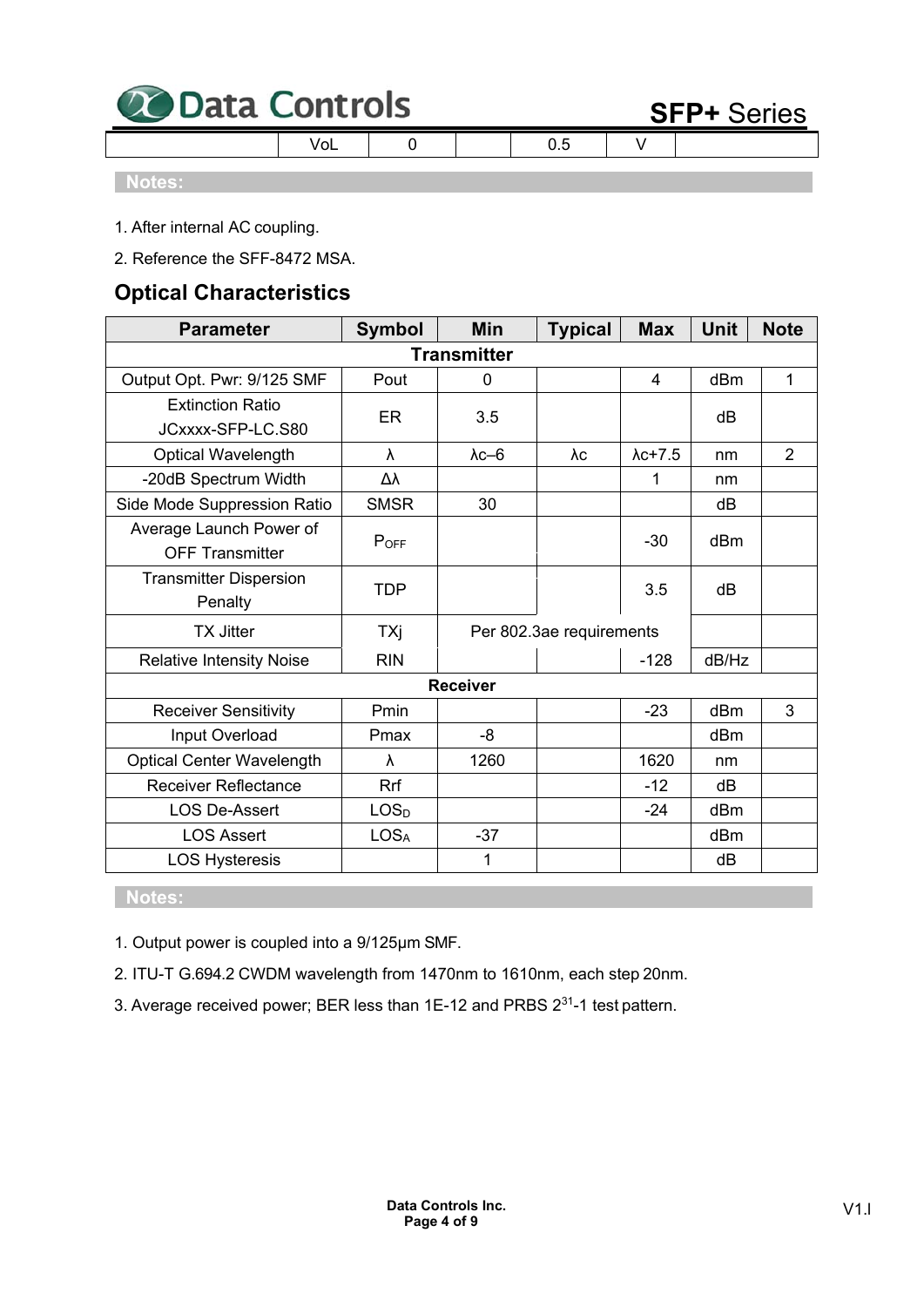

# **SFP+ Transceiver Electrical Pad Layout**





# **Pin Function Definitions**

| Pin<br>Num. | <b>Name</b>     | <b>Function</b>                        | <b>Plug</b><br>Seq. | <b>Notes</b>                       |
|-------------|-----------------|----------------------------------------|---------------------|------------------------------------|
|             | VeeT            | <b>Transmitter Ground</b>              |                     | Note 5                             |
| 2           | <b>TX Fault</b> | <b>Transmitter Fault</b><br>Indication | 3                   | Note 1                             |
| 3           | TX              | <b>Transmitter Disable</b>             | 3                   | Note 2, Module disables on high    |
|             | <b>Disable</b>  |                                        |                     | or open                            |
| 4           | <b>SDA</b>      | Module Definition 2                    | 3                   | 2-wire Serial Interface Data Line. |
| 5           | <b>SCL</b>      | <b>Module Definition 1</b>             | 3                   | 2-wire Serial Interface Clock.     |
| 6           | MOD-ABS         | Module Definition 0                    | 3                   | Note 3                             |
| 7           | RS <sub>0</sub> | <b>RX Rate Select</b>                  | 3                   |                                    |
|             |                 | (LVTTL).                               |                     | No Function Implement              |
| 8           | LOS             | Loss of Signal                         | 3                   | Note 4                             |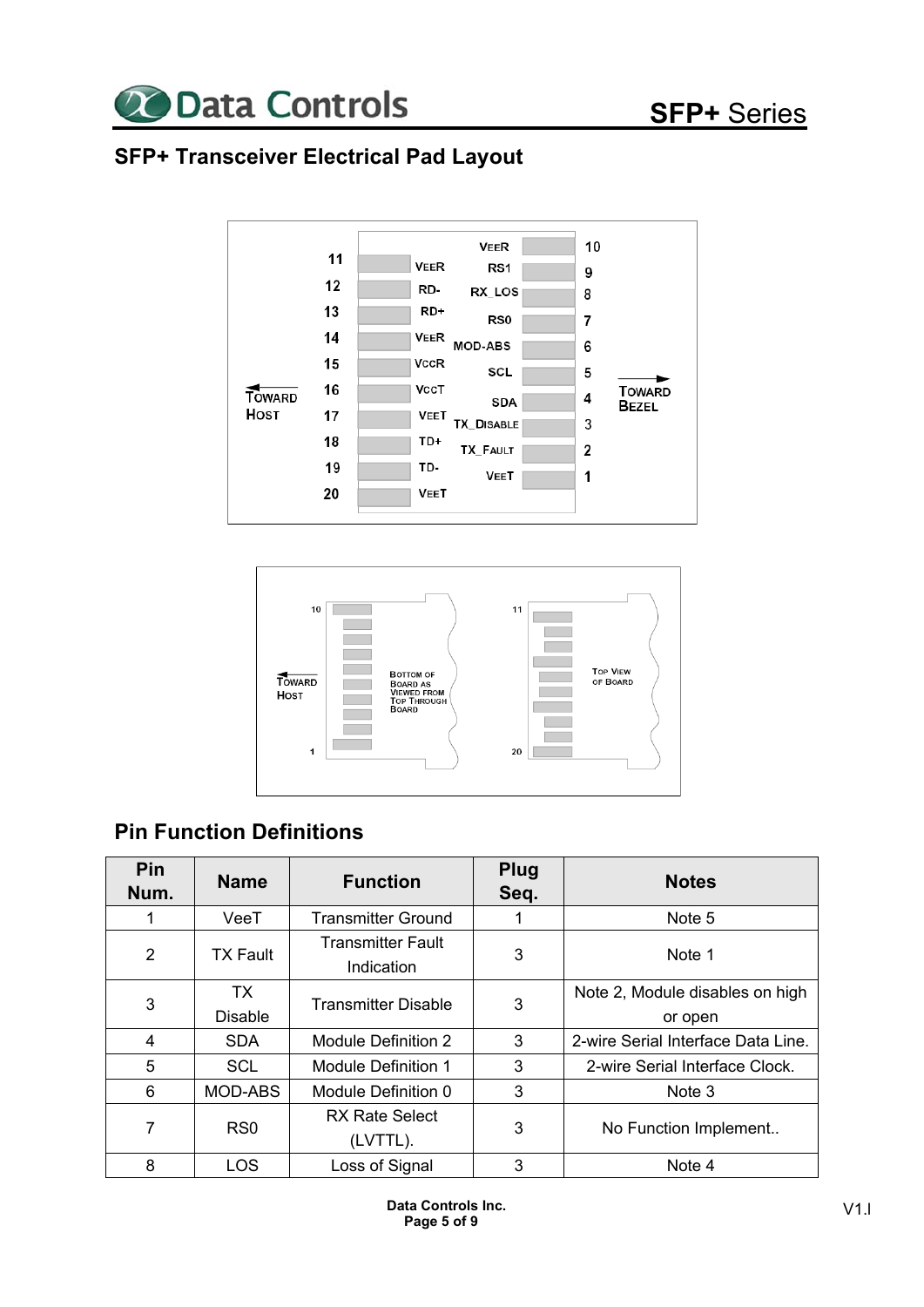|                 |                 | <b>Le Data Controls</b>           | <b>SFP+ Series</b> |                        |
|-----------------|-----------------|-----------------------------------|--------------------|------------------------|
| 9               | RS <sub>1</sub> | <b>TX Rate Select</b><br>(LVTTL). |                    | No Function Implement  |
| 10              | VeeR            | <b>Receiver Ground</b>            | 1                  | Note 5                 |
| 11              | VeeR            | <b>Receiver Ground</b>            |                    | Note 5                 |
| 12 <sup>2</sup> | RD-             | Inv. Received Data<br>Out         | 3                  | Note 6                 |
| 13              | $RD+$           | Received Data Out                 | 3                  | Note 6                 |
| 14              | VeeR            | <b>Receiver Ground</b>            | 1                  | Note 5                 |
| 15              | VccR            | <b>Receiver Power</b>             | $\overline{2}$     | $3.3V \pm 5%$ , Note 7 |
| 16              | VccT            | Transmitter Power                 | 2                  | $3.3V \pm 5%$ , Note 7 |
| 17              | VeeT            | <b>Transmitter Ground</b>         | 1                  | Note 5                 |
| 18              | TD+             | Transmit Data In                  | 3                  | Note 8                 |
| 19              | TD-             | Inv. Transmit Data In             | 3                  | Note 8                 |
| 20              | VeeT            | Transmitter Ground                | 1                  | Note 5                 |

#### **Notes:**

1) TX Fault is an open collector/drain output, which should be pulled up with a 4.7K – 10KΩ resistor on the host board. Pull up voltage between 2.0V and VccT/R+0.3V. When high, output indicates a laser fault of some kind. Low indicates normal operation. In the low state, the output will be pulled to < 0.8V.

2) TX disable is an input that is used to shut down the transmitter optical output. It is pulled up within the module with a 4.7K~10 K Ω resistor. Its states are:

Low  $(0 - 0.8V)$ : Transmitter on (>0.8, < 2.0V): Undefined

High (2.0 – 3.465V): Transmitter Disabled

Open: Transmitter Disabled

3) Module Absent, connected to VeeT or VeeR in the module.

4) LOS (Loss of Signal) is an open collector/drain output, which should be pulled up with a 4.7K – 10KΩ resistor on host board. Pull up voltage between 2.0V and VccT/R+0.3V. When high, this output indicates the received optical power is below the worst-case receiver sensitivity (as defined by the standard in use). Low indicates normal operation. In the low state, the output will be pulled to < 0.8V.

5) The module signal ground contacts, VeeR and VeeT, should be isolated from the module case.

6) RD-/+: These are the differential receiver outputs. They are AC coupled 100Ω differential lines which should be terminated with 100 $\Omega$  (differential) at the user SERDES. The AC coupling is done inside the module and is thus not required on the host board. The voltage swing on these lines will be between 370 and 700 mV differential (185 –350mV single ended) when properly terminated.

7) VccR and VccT are the receiver and transmitter power supplies. They are defined as 3.3V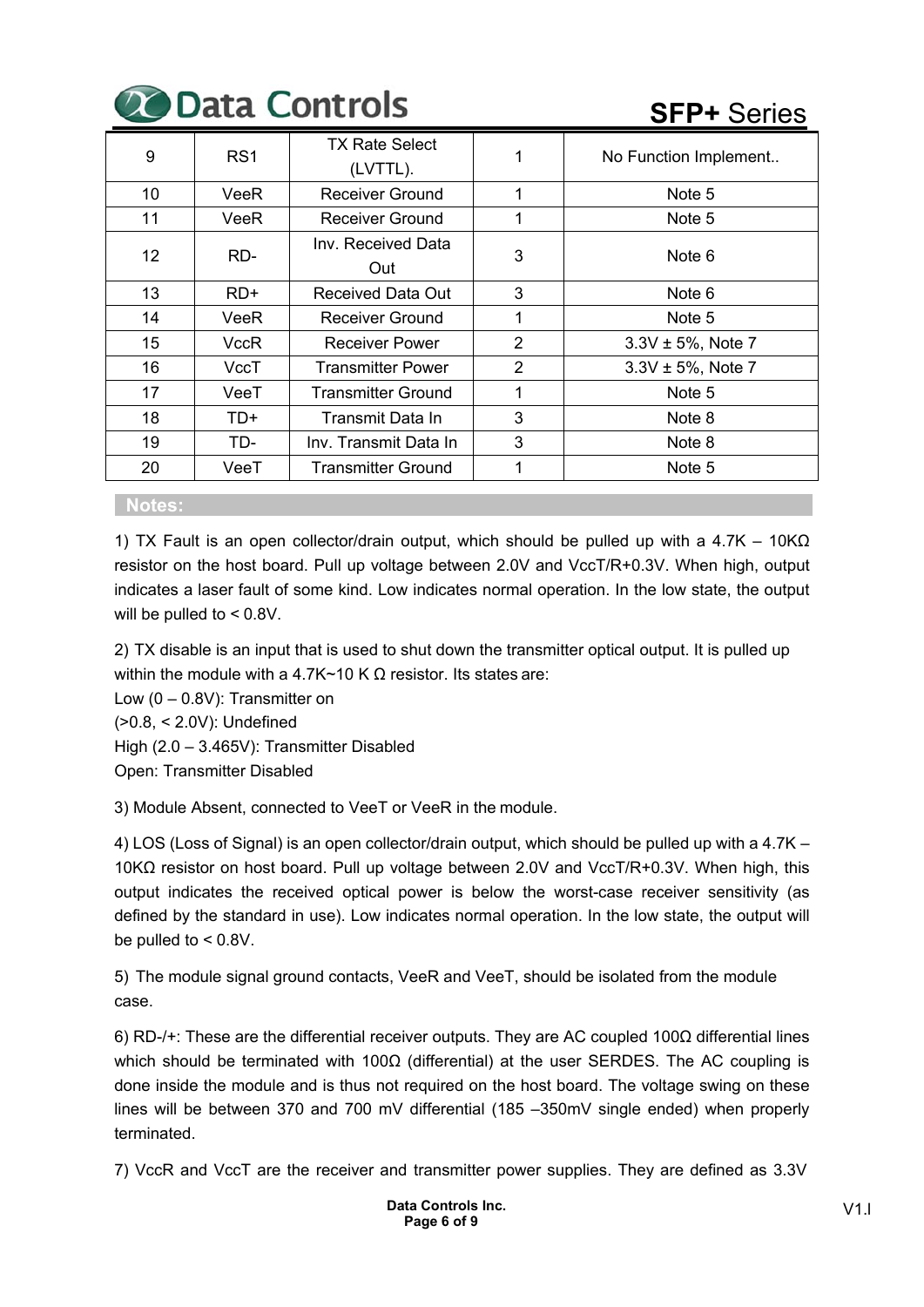

±5% at the SFP+ connector pin. Maximum supply current is 455mA. Recommended host board power supply filtering is shown below. Inductors with DC resistance of less than 1 ohm should be used in order to maintain the required voltage at the SFP+ input pin with 3.3V supply voltage. When the recommended supply-filtering network is used, hot plugging of the SFP+ transceiver module will result in an inrush current of no more than 30mA greater than the steady state value. VccR and VccT may be internally connected within the SFP+ transceiver module.

8) TD-/+: These are the differential transmitter inputs. They are AC-coupled, differential lines with 100Ω differential termination inside the module. The AC coupling is done inside the module and is thus not required on the host board.

toring, bias current monitoring, supply voltage monitoring and temperature monitoring all are implemented. If the module is defined as external calibrated, the diagnostic data are raw A/D values and must be converted to real world units using calibration constants stored in EEPROM locations 56 – 95 at wire serial bus address A2H. The digital diagnostic memory map specific data field define as following .For detail EEPROM information, please refer to the related document of SFF 8472 Rev 10.3.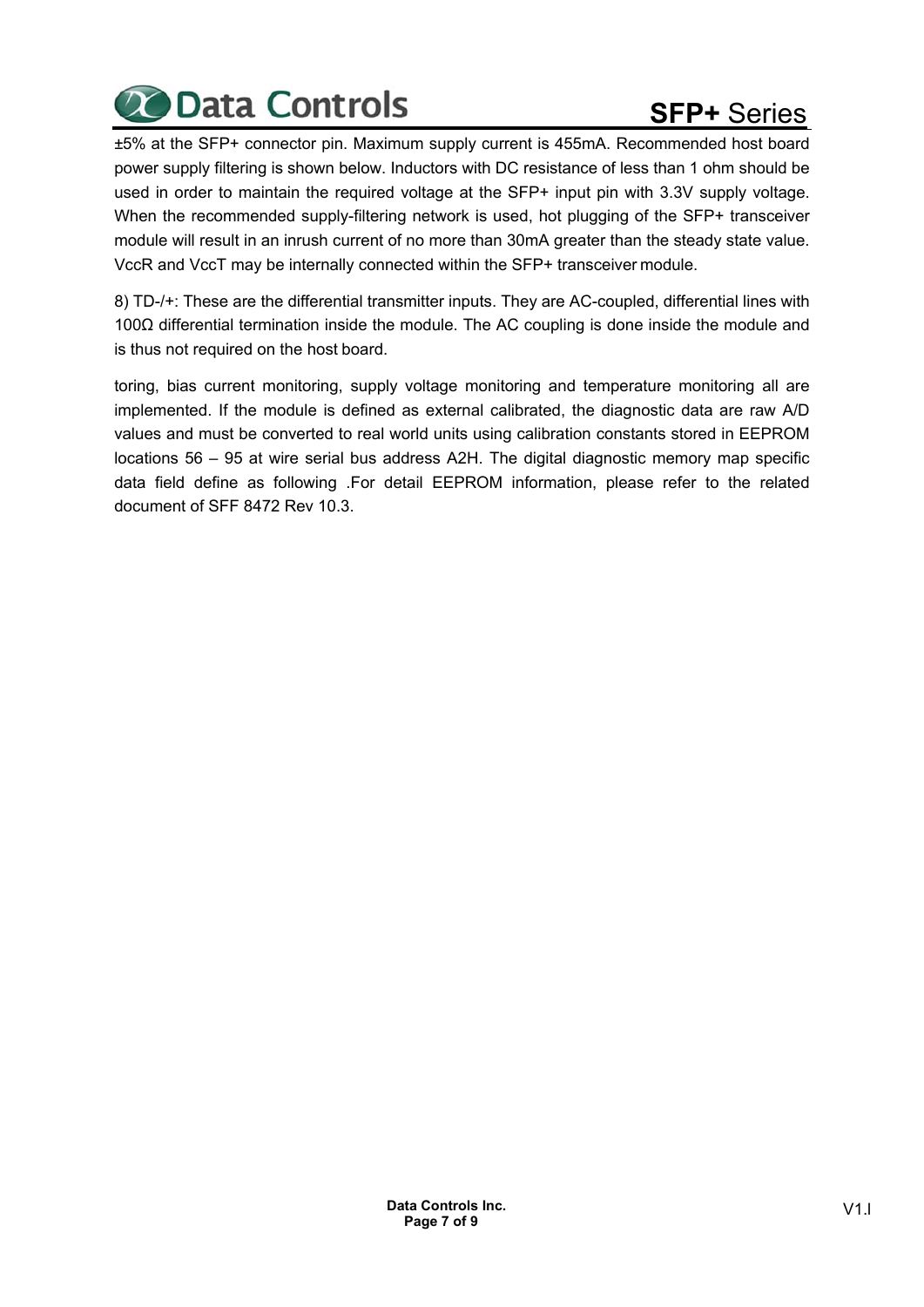

## **Recommend Circuit Schematic**



## **Mechanical Specifications**



\*This 2D drawing only for reference, please check with Data Controls before ordering.

**Data Controls Inc. Page 8 of 9**